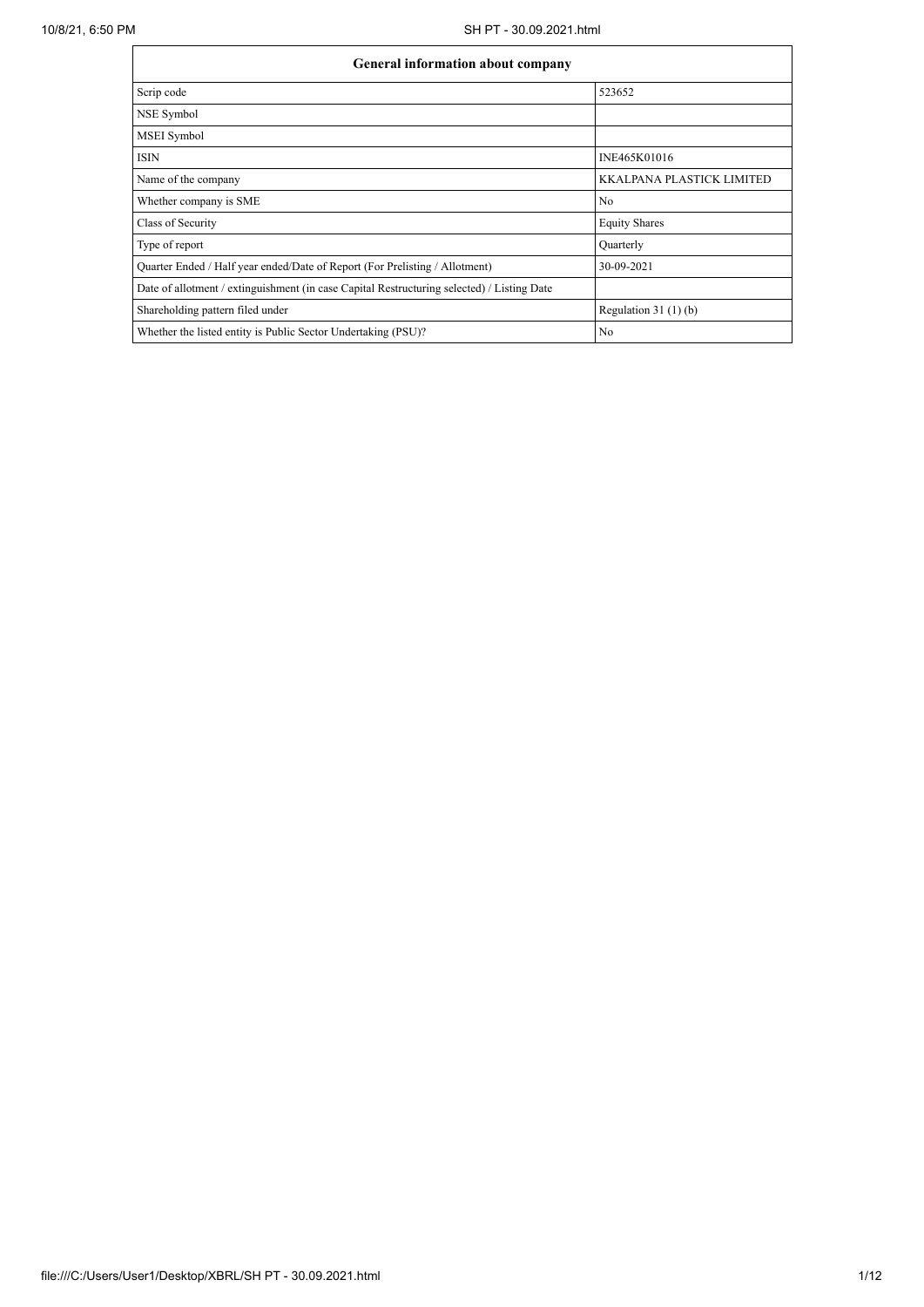|                | <b>Declaration</b>                                                                        |                |                                |                       |                             |  |  |  |  |  |  |  |  |
|----------------|-------------------------------------------------------------------------------------------|----------------|--------------------------------|-----------------------|-----------------------------|--|--|--|--|--|--|--|--|
| Sr.<br>No.     | Particular                                                                                | Yes/No         | Promoter and<br>Promoter Group | Public<br>shareholder | Non Promoter-<br>Non Public |  |  |  |  |  |  |  |  |
|                | Whether the Listed Entity has issued any partly paid up shares?                           | No             | N <sub>0</sub>                 | N <sub>0</sub>        | N <sub>0</sub>              |  |  |  |  |  |  |  |  |
| $\overline{2}$ | Whether the Listed Entity has issued any Convertible Securities                           | N <sub>0</sub> | No                             | N <sub>0</sub>        | N <sub>0</sub>              |  |  |  |  |  |  |  |  |
| 3              | Whether the Listed Entity has issued any Warrants?                                        | N <sub>0</sub> | N <sub>0</sub>                 | N <sub>o</sub>        | N <sub>0</sub>              |  |  |  |  |  |  |  |  |
| 4              | Whether the Listed Entity has any shares against which<br>depository receipts are issued? | N <sub>0</sub> | N <sub>0</sub>                 | N <sub>0</sub>        | N <sub>0</sub>              |  |  |  |  |  |  |  |  |
| 5              | Whether the Listed Entity has any shares in locked-in?                                    | N <sub>0</sub> | N <sub>0</sub>                 | N <sub>0</sub>        | N <sub>0</sub>              |  |  |  |  |  |  |  |  |
| 6              | Whether any shares held by promoters are pledge or otherwise<br>encumbered?               | No             | No                             |                       |                             |  |  |  |  |  |  |  |  |
|                | Whether company has equity shares with differential voting<br>rights?                     | N <sub>0</sub> | N <sub>0</sub>                 | N <sub>0</sub>        | N <sub>0</sub>              |  |  |  |  |  |  |  |  |
| $\overline{8}$ | Whether the listed entity has any significant beneficial owner?                           | Yes            |                                |                       |                             |  |  |  |  |  |  |  |  |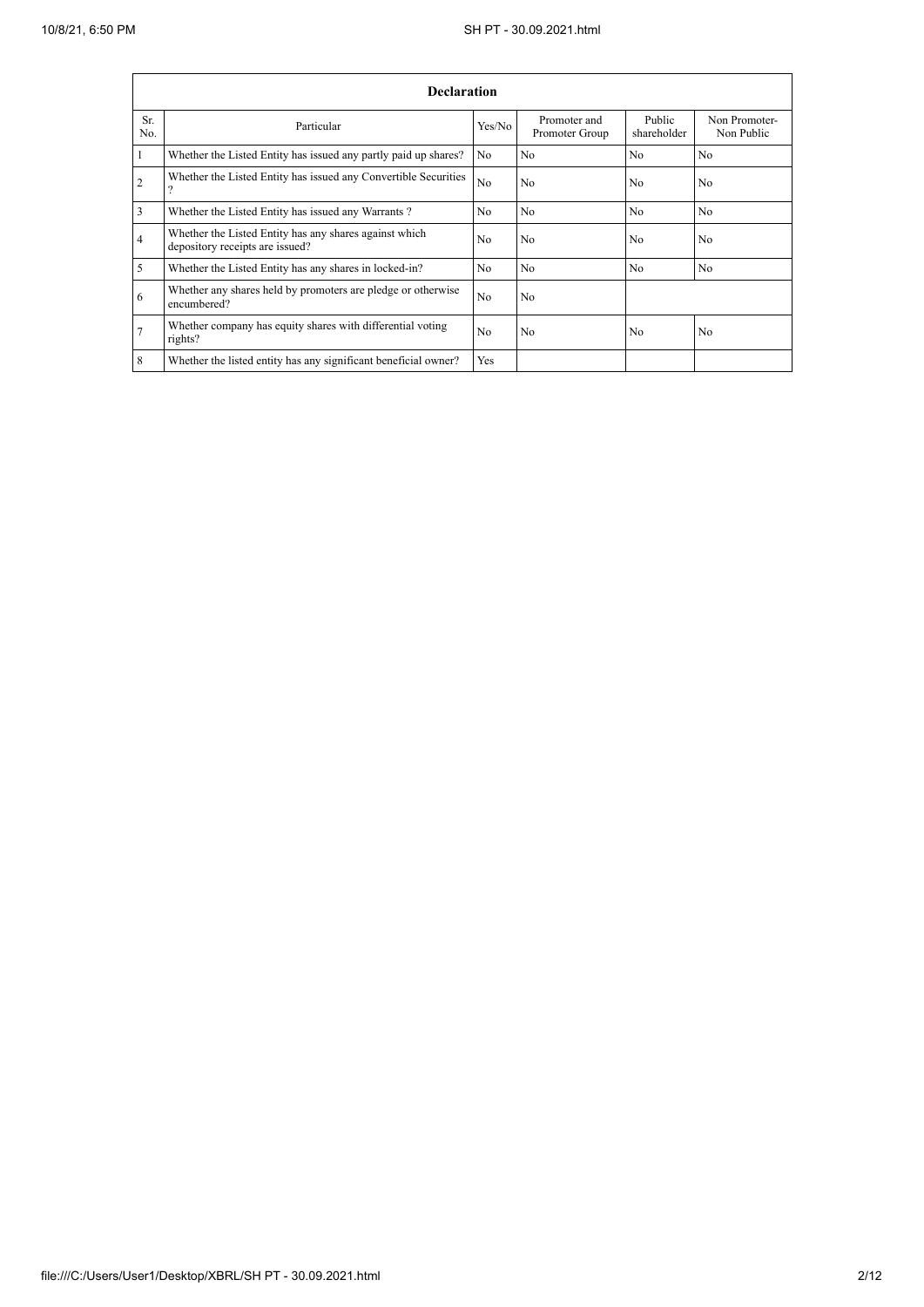r

|                                            |                                           |              |                       |                   |                          |                                             | Table I - Summary Statement holding of specified securities                                                          |                                                                  |               |         |                     |
|--------------------------------------------|-------------------------------------------|--------------|-----------------------|-------------------|--------------------------|---------------------------------------------|----------------------------------------------------------------------------------------------------------------------|------------------------------------------------------------------|---------------|---------|---------------------|
|                                            | Category<br>of<br>shareholder             | Nos. Of      | No. of<br>fully paid  | No. Of<br>Partly  | No. Of<br>shares         | Total nos.<br>shares                        | Shareholding as a<br>% of total no. of<br>shares (calculated<br>as per SCRR, 1957)<br>(VIII) As a % of<br>$(A+B+C2)$ | Number of Voting Rights held in each<br>class of securities (IX) |               |         |                     |
| Category<br>$\textcircled{\scriptsize{I}}$ |                                           | shareholders | up equity             | paid-up<br>equity | underlying<br>Depository | $held$ (VII)<br>$= (IV) +$<br>$(V)$ + $(V)$ |                                                                                                                      | No of Voting (XIV) Rights                                        |               |         | Total as a          |
|                                            | (II)                                      | (III)        | shares<br>held $(IV)$ | shares<br>held(V) | Receipts<br>(VI)         |                                             |                                                                                                                      | Class<br>eg: X                                                   | Class<br>eg:y | Total   | $%$ of<br>$(A+B+C)$ |
| (A)                                        | Promoter<br>&<br>Promoter<br>Group        | 3            | 4012235               |                   |                          | 4012235                                     | 72.57                                                                                                                | 4012235                                                          |               | 4012235 | 72.57               |
| (B)                                        | Public                                    | 18450        | 1516300               |                   |                          | 1516300                                     | 27.43                                                                                                                | 1516300                                                          |               | 1516300 | 27.43               |
| (C)                                        | Non.<br>Promoter-<br>Non Public           |              |                       |                   |                          |                                             |                                                                                                                      |                                                                  |               |         |                     |
| (C1)                                       | <b>Shares</b><br>underlying<br><b>DRs</b> |              |                       |                   |                          |                                             |                                                                                                                      |                                                                  |               |         |                     |
| (C2)                                       | Shares held<br>by<br>Employee<br>Trusts   |              |                       |                   |                          |                                             |                                                                                                                      |                                                                  |               |         |                     |
|                                            | Total                                     | 18453        | 5528535               |                   |                          | 5528535                                     | 100                                                                                                                  | 5528535                                                          |               | 5528535 | 100                 |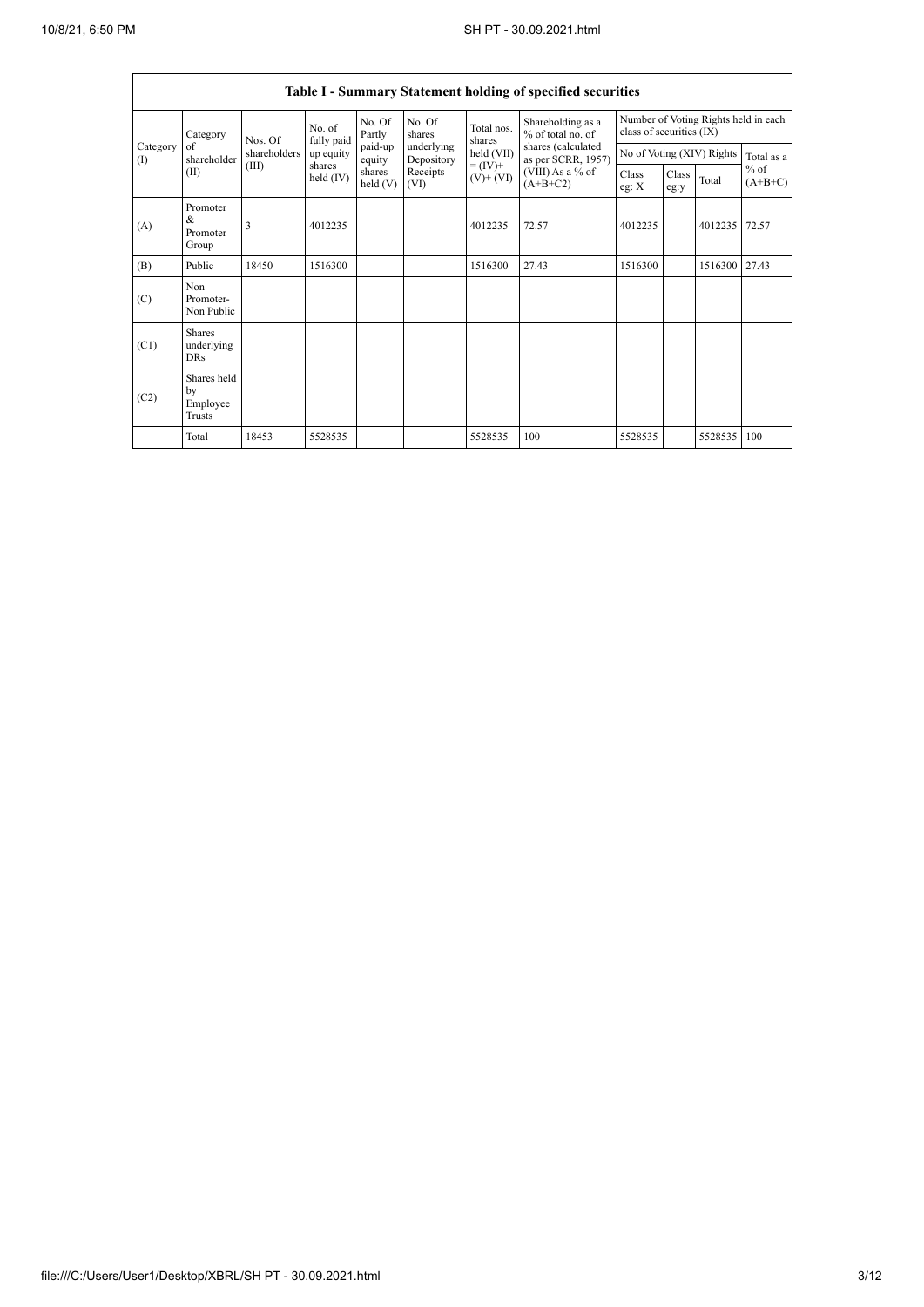|                 |                                                |                                                                                          |                                                                      |                                                                                                               | Table I - Summary Statement holding of specified securities                              |                                        |                                                  |                                                                               |                                                  |                                       |
|-----------------|------------------------------------------------|------------------------------------------------------------------------------------------|----------------------------------------------------------------------|---------------------------------------------------------------------------------------------------------------|------------------------------------------------------------------------------------------|----------------------------------------|--------------------------------------------------|-------------------------------------------------------------------------------|--------------------------------------------------|---------------------------------------|
| Category<br>(1) | Category<br>of<br>shareholder<br>(II)          | No. Of<br><b>Shares</b><br>Underlying<br>Outstanding<br>convertible<br>securities<br>(X) | No. of<br>Shares<br>Underlying<br>Outstanding<br>Warrants<br>$(X_i)$ | No. Of Shares<br>Underlying<br>Outstanding<br>convertible<br>securities and<br>No. Of<br>Warrants (Xi)<br>(a) | Shareholding , as a $\%$<br>assuming full<br>conversion of<br>convertible securities (   | Number of<br>Locked in<br>shares (XII) |                                                  | Number of<br><b>Shares</b><br>pledged or<br>otherwise<br>encumbered<br>(XIII) |                                                  | Number of<br>equity shares<br>held in |
|                 |                                                |                                                                                          |                                                                      |                                                                                                               | as a percentage of<br>diluted share capital)<br>$(XI)=(VII)+(X)$ As a %<br>of $(A+B+C2)$ | No.<br>(a)                             | As a<br>$%$ of<br>total<br>Shares<br>held<br>(b) | No.<br>(a)                                                                    | As a<br>$%$ of<br>total<br>Shares<br>held<br>(b) | dematerialized<br>form $(XIV)$        |
| (A)             | Promoter<br>&<br>Promoter<br>Group             |                                                                                          |                                                                      |                                                                                                               | 72.57                                                                                    |                                        |                                                  |                                                                               |                                                  | 4012235                               |
| (B)             | Public                                         |                                                                                          |                                                                      |                                                                                                               | 27.43                                                                                    |                                        |                                                  |                                                                               |                                                  | 201015                                |
| (C)             | Non<br>Promoter-<br>Non Public                 |                                                                                          |                                                                      |                                                                                                               |                                                                                          |                                        |                                                  |                                                                               |                                                  |                                       |
| (C1)            | <b>Shares</b><br>underlying<br><b>DRs</b>      |                                                                                          |                                                                      |                                                                                                               |                                                                                          |                                        |                                                  |                                                                               |                                                  |                                       |
| (C2)            | Shares held<br>by<br>Employee<br><b>Trusts</b> |                                                                                          |                                                                      |                                                                                                               |                                                                                          |                                        |                                                  |                                                                               |                                                  |                                       |
|                 | Total                                          |                                                                                          |                                                                      |                                                                                                               | 100                                                                                      |                                        |                                                  |                                                                               |                                                  | 4213250                               |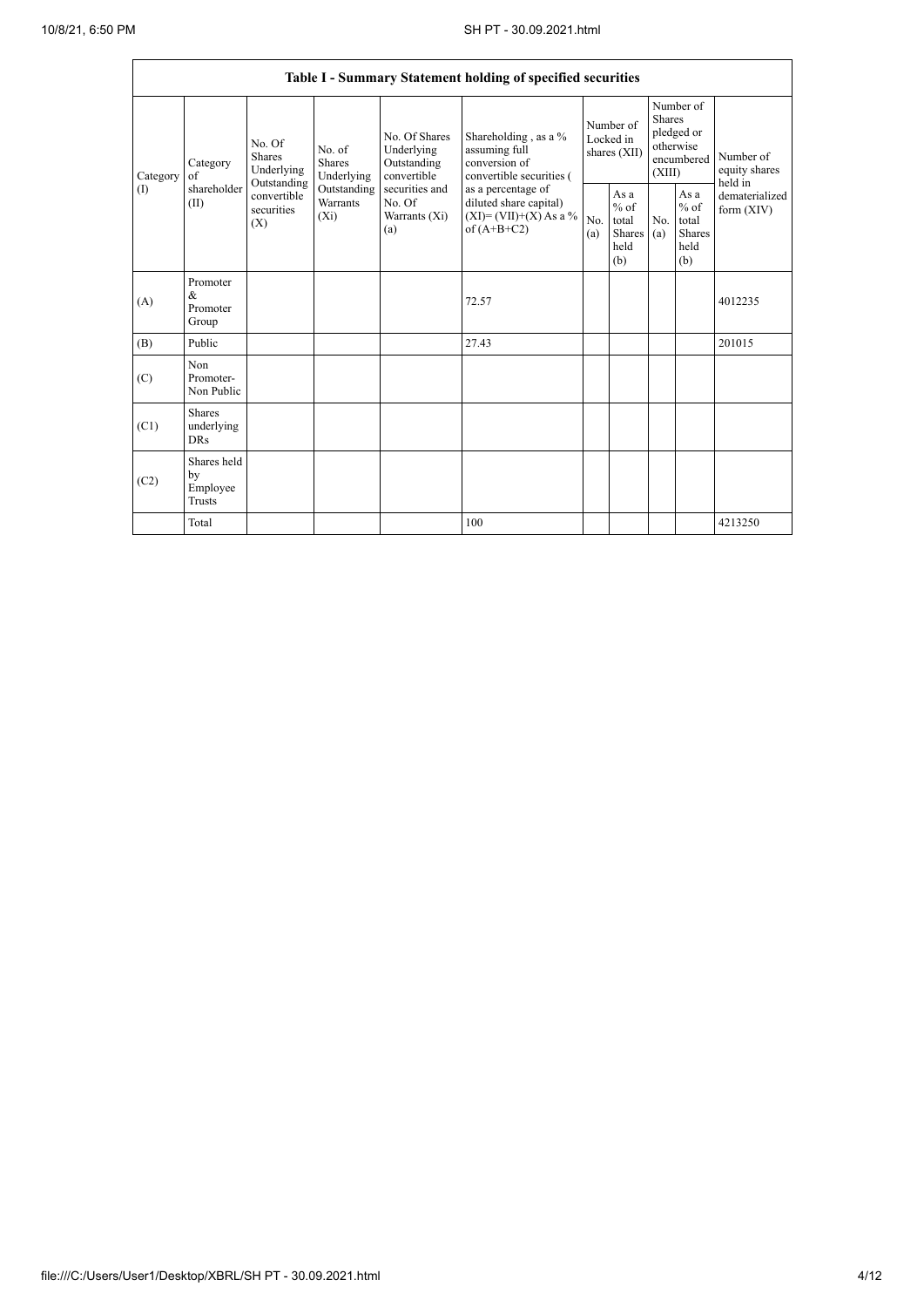|                                                                                             | Table II - Statement showing shareholding pattern of the Promoter and Promoter Group                                |                                                                              |                            |                                 |                                    |                             |                                              |                                                                  |               |               |                                 |  |  |
|---------------------------------------------------------------------------------------------|---------------------------------------------------------------------------------------------------------------------|------------------------------------------------------------------------------|----------------------------|---------------------------------|------------------------------------|-----------------------------|----------------------------------------------|------------------------------------------------------------------|---------------|---------------|---------------------------------|--|--|
|                                                                                             |                                                                                                                     |                                                                              | No. of                     | No.<br>Of                       | No. Of                             | Total<br>nos.               | Shareholding<br>as a % of total              | Number of Voting Rights held in<br>each class of securities (IX) |               |               |                                 |  |  |
| Sr.                                                                                         | Category & Name<br>of the                                                                                           | Nos. Of<br>shareholders                                                      | fully<br>paid up<br>equity | Partly<br>paid-<br>up           | shares<br>underlying<br>Depository | shares<br>held<br>$(VII) =$ | no. of shares<br>(calculated as<br>per SCRR, | No of Voting (XIV) Rights                                        |               |               | Total<br>as a %                 |  |  |
|                                                                                             | Shareholders (I)                                                                                                    | (III)                                                                        | shares<br>held (IV)        | equity<br>shares<br>held<br>(V) | Receipts<br>(VI)                   | $(IV)^+$<br>$(V)$ +<br>(VI) | 1957) (VIII)<br>As a % of<br>$(A+B+C2)$      | Class eg:<br>Χ                                                   | Class<br>eg:y | Total         | of<br>Total<br>Voting<br>rights |  |  |
| A                                                                                           | Table II - Statement showing shareholding pattern of the Promoter and Promoter Group                                |                                                                              |                            |                                 |                                    |                             |                                              |                                                                  |               |               |                                 |  |  |
| (1)                                                                                         | Indian                                                                                                              |                                                                              |                            |                                 |                                    |                             |                                              |                                                                  |               |               |                                 |  |  |
| (a)                                                                                         | Individuals/Hindu<br>undivided Family                                                                               | $\mathbf{1}$                                                                 | 1000                       |                                 |                                    | 1000                        | 0.02                                         | 1000                                                             |               | 1000          | 0.02                            |  |  |
| (d)                                                                                         | Any Other<br>(specify)                                                                                              | $\overline{c}$                                                               | 4011235                    |                                 |                                    | 4011235                     | 72.56                                        | 4011235                                                          |               | 4011235       | 72.56                           |  |  |
| Sub-Total (A)<br>(1)                                                                        |                                                                                                                     | 3                                                                            | 4012235                    |                                 |                                    | 4012235                     | 72.57                                        | 4012235                                                          |               | 4012235       | 72.57                           |  |  |
| (2)                                                                                         | Foreign                                                                                                             |                                                                              |                            |                                 |                                    |                             |                                              |                                                                  |               |               |                                 |  |  |
| Total<br>Shareholding<br>of Promoter<br>and Promoter<br>Group $(A)=$<br>$(A)(1)+(A)$<br>(2) |                                                                                                                     | 3                                                                            | 4012235                    |                                 |                                    | 4012235                     | 72.57                                        | 4012235                                                          |               | 4012235       | 72.57                           |  |  |
| B                                                                                           |                                                                                                                     | Table III - Statement showing shareholding pattern of the Public shareholder |                            |                                 |                                    |                             |                                              |                                                                  |               |               |                                 |  |  |
| (1)                                                                                         | Institutions                                                                                                        |                                                                              |                            |                                 |                                    |                             |                                              |                                                                  |               |               |                                 |  |  |
| (f)                                                                                         | Financial<br><b>Institutions/Banks</b>                                                                              | 1                                                                            | 50                         |                                 |                                    | 50                          | $\boldsymbol{0}$                             | 50                                                               |               | 50            | $\boldsymbol{0}$                |  |  |
| Sub-Total (B)<br>(1)                                                                        |                                                                                                                     | $\mathbf{1}$                                                                 | 50                         |                                 |                                    | 50                          | $\boldsymbol{0}$                             | 50                                                               |               | 50            | $\boldsymbol{0}$                |  |  |
| (3)                                                                                         | Non-institutions                                                                                                    |                                                                              |                            |                                 |                                    |                             |                                              |                                                                  |               |               |                                 |  |  |
| (a(i))                                                                                      | Individuals -<br>i.Individual<br>shareholders<br>holding nominal<br>share capital up to<br>Rs. 2 lakhs.             | 18366                                                                        | 1352692                    |                                 |                                    | 1352692                     | 24.47                                        | 1352692                                                          |               | 1352692 24.47 |                                 |  |  |
| (a(ii))                                                                                     | Individuals - ii.<br>Individual<br>shareholders<br>holding nominal<br>share capital in<br>excess of Rs. 2<br>lakhs. | 1                                                                            | 23757                      |                                 |                                    | 23757                       | 0.43                                         | 23757                                                            |               | 23757         | 0.43                            |  |  |
| (e)                                                                                         | Any Other<br>(specify)                                                                                              | 82                                                                           | 139801                     |                                 |                                    | 139801                      | 2.53                                         | 139801                                                           |               | 139801        | 2.53                            |  |  |
| Sub-Total (B)<br>(3)                                                                        |                                                                                                                     | 18449                                                                        | 1516250                    |                                 |                                    | 1516250                     | 27.43                                        | 1516250                                                          |               | 1516250       | 27.43                           |  |  |
| <b>Total Public</b><br>Shareholding<br>$(B)=(B)(1)+$<br>$(B)(2)+(B)(3)$                     |                                                                                                                     | 18450                                                                        | 1516300                    |                                 |                                    | 1516300                     | 27.43                                        | 1516300                                                          |               | 1516300       | 27.43                           |  |  |
| ${\bf C}$                                                                                   | Table IV - Statement showing shareholding pattern of the Non Promoter- Non Public shareholder                       |                                                                              |                            |                                 |                                    |                             |                                              |                                                                  |               |               |                                 |  |  |
| Total (<br>$A+B+C2$ )                                                                       |                                                                                                                     | 18453                                                                        | 5528535                    |                                 |                                    | 5528535                     | 100                                          | 5528535                                                          |               | 5528535       | 100                             |  |  |
| Total<br>$(A+B+C)$                                                                          |                                                                                                                     | 18453                                                                        | 5528535                    |                                 |                                    | 5528535                     | 100                                          | 5528535                                                          |               | 5528535       | 100                             |  |  |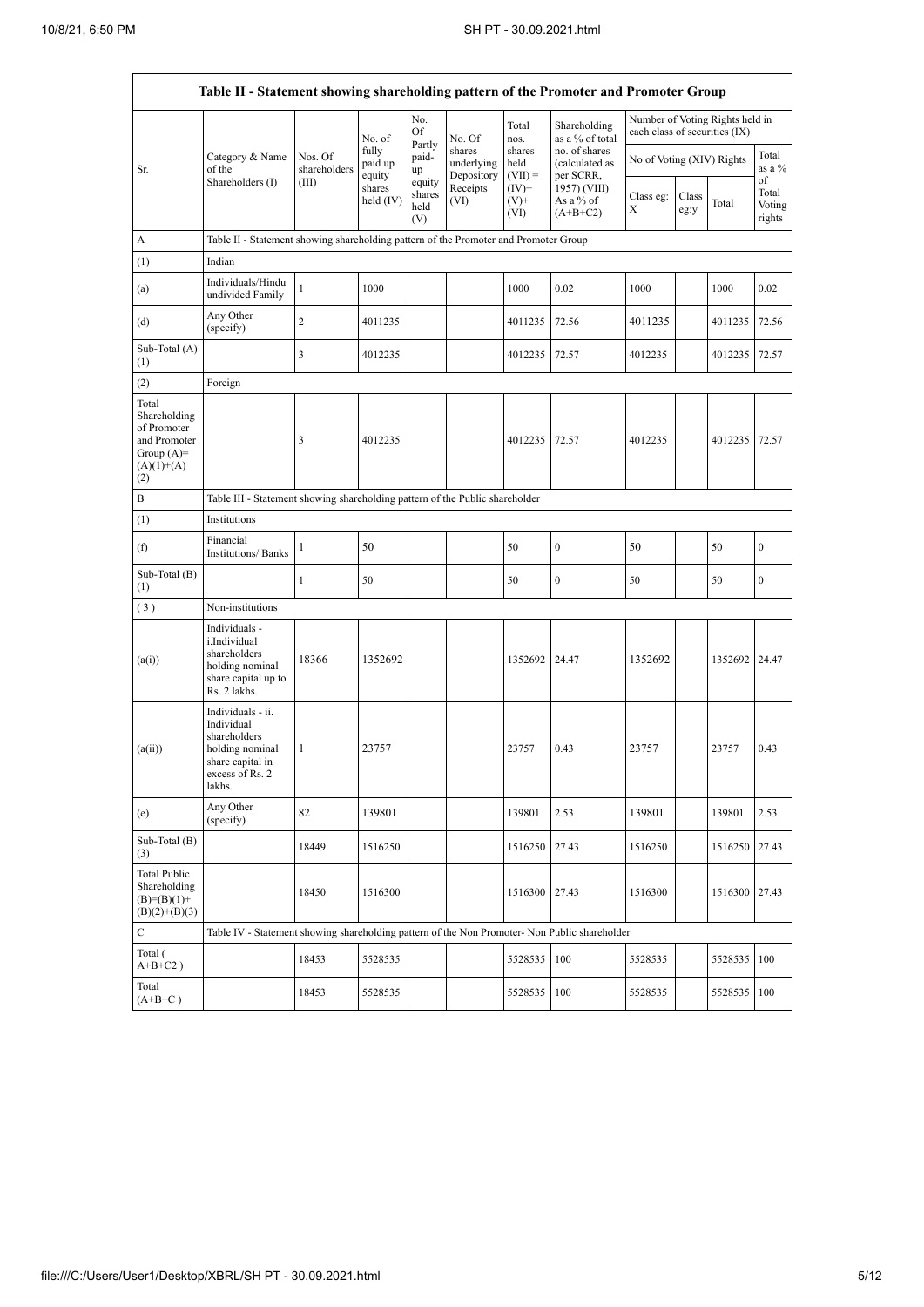$\mathbf{r}$ 

h

|                                                                                         |                                                 |                                    |                                                           | Table II - Statement showing shareholding pattern of the Promoter and Promoter Group          |            |                                                  |            |                                                                        |                                       |  |  |  |  |
|-----------------------------------------------------------------------------------------|-------------------------------------------------|------------------------------------|-----------------------------------------------------------|-----------------------------------------------------------------------------------------------|------------|--------------------------------------------------|------------|------------------------------------------------------------------------|---------------------------------------|--|--|--|--|
| Sr.                                                                                     | No. Of<br><b>Shares</b><br>Underlying           | No. of<br>Shares<br>Underlying     | No. Of Shares<br>Underlying<br>Outstanding<br>convertible | Shareholding, as a %<br>assuming full conversion of<br>convertible securities (as a           |            | Number of<br>Locked in<br>shares (XII)           |            | Number of<br>Shares<br>pledged or<br>otherwise<br>encumbered<br>(XIII) | Number of<br>equity shares<br>held in |  |  |  |  |
|                                                                                         | Outstanding<br>convertible<br>securities<br>(X) | Outstanding<br>Warrants<br>$(X_i)$ | securities and<br>No. Of Warrants<br>$(X_i)$ (a)          | percentage of diluted share<br>capital) $(XI) = (VII)+(X) As$<br>a % of $(A+B+C2)$            | No.<br>(a) | As a<br>$%$ of<br>total<br>Shares<br>held<br>(b) | No.<br>(a) | As a<br>$%$ of<br>total<br>Shares<br>held<br>(b)                       | dematerialized<br>form $(XIV)$        |  |  |  |  |
| А                                                                                       |                                                 |                                    |                                                           | Table II - Statement showing shareholding pattern of the Promoter and Promoter Group          |            |                                                  |            |                                                                        |                                       |  |  |  |  |
| (1)                                                                                     | Indian                                          |                                    |                                                           |                                                                                               |            |                                                  |            |                                                                        |                                       |  |  |  |  |
| (a)                                                                                     |                                                 |                                    |                                                           | 0.02                                                                                          |            |                                                  |            |                                                                        | 1000                                  |  |  |  |  |
| (d)                                                                                     |                                                 |                                    |                                                           | 72.56                                                                                         |            |                                                  |            |                                                                        | 4011235                               |  |  |  |  |
| Sub-Total (A)<br>(1)                                                                    |                                                 |                                    |                                                           | 72.57                                                                                         |            |                                                  |            |                                                                        | 4012235                               |  |  |  |  |
| (2)                                                                                     | Foreign                                         |                                    |                                                           |                                                                                               |            |                                                  |            |                                                                        |                                       |  |  |  |  |
| Total<br>Shareholding<br>of Promoter<br>and Promoter<br>Group $(A)=$<br>$(A)(1)+(A)(2)$ |                                                 |                                    |                                                           | 72.57                                                                                         |            |                                                  |            |                                                                        | 4012235                               |  |  |  |  |
| B                                                                                       |                                                 |                                    |                                                           | Table III - Statement showing shareholding pattern of the Public shareholder                  |            |                                                  |            |                                                                        |                                       |  |  |  |  |
| (1)                                                                                     | Institutions                                    |                                    |                                                           |                                                                                               |            |                                                  |            |                                                                        |                                       |  |  |  |  |
| (f)                                                                                     |                                                 |                                    |                                                           | $\mathbf{0}$                                                                                  |            |                                                  |            |                                                                        | $\mathbf{0}$                          |  |  |  |  |
| Sub-Total (B)<br>(1)                                                                    |                                                 |                                    |                                                           | $\mathbf{0}$                                                                                  |            |                                                  |            |                                                                        | $\boldsymbol{0}$                      |  |  |  |  |
| (3)                                                                                     | Non-institutions                                |                                    |                                                           |                                                                                               |            |                                                  |            |                                                                        |                                       |  |  |  |  |
| (a(i))                                                                                  |                                                 |                                    |                                                           | 24.47                                                                                         |            |                                                  |            |                                                                        | 149807                                |  |  |  |  |
| (a(ii))                                                                                 |                                                 |                                    |                                                           | 0.43                                                                                          |            |                                                  |            |                                                                        | 23757                                 |  |  |  |  |
| (e)                                                                                     |                                                 |                                    |                                                           | 2.53                                                                                          |            |                                                  |            |                                                                        | 27451                                 |  |  |  |  |
| Sub-Total (B)<br>(3)                                                                    |                                                 |                                    |                                                           | 27.43                                                                                         |            |                                                  |            |                                                                        | 201015                                |  |  |  |  |
| <b>Total Public</b><br>Shareholding<br>$(B)=(B)(1)+$<br>$(B)(2)+(B)(3)$                 |                                                 |                                    |                                                           | 27.43                                                                                         |            |                                                  |            |                                                                        | 201015                                |  |  |  |  |
| $\mathsf{C}$                                                                            |                                                 |                                    |                                                           | Table IV - Statement showing shareholding pattern of the Non Promoter- Non Public shareholder |            |                                                  |            |                                                                        |                                       |  |  |  |  |
| Total (<br>$A+B+C2$ )                                                                   |                                                 |                                    |                                                           | 100                                                                                           |            |                                                  |            |                                                                        | 4213250                               |  |  |  |  |
| Total (A+B+C<br>$\mathcal{E}$                                                           |                                                 |                                    |                                                           | 100                                                                                           |            |                                                  |            |                                                                        | 4213250                               |  |  |  |  |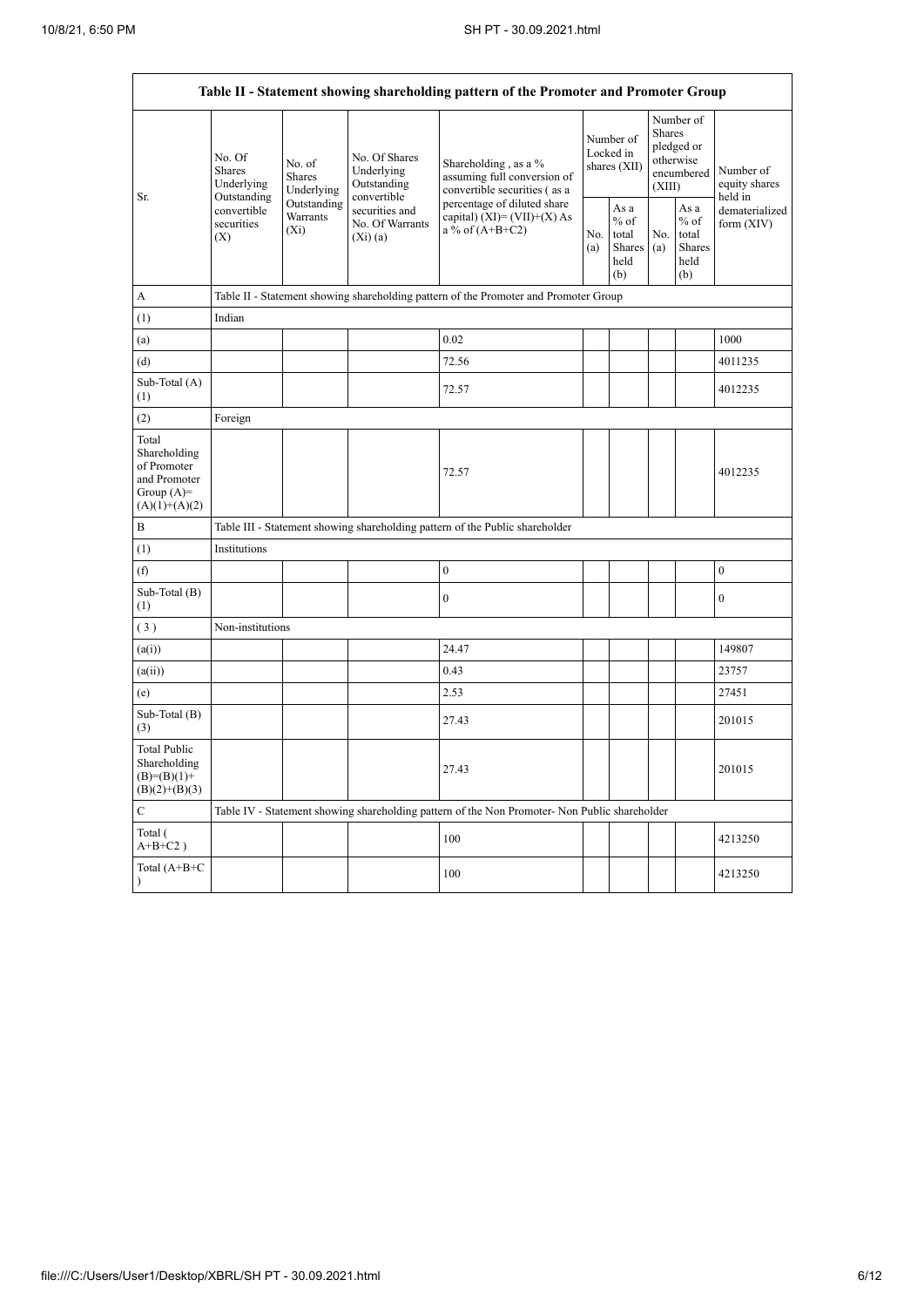|                                                                                                                                                                                           | Individuals/Hindu undivided Family                            |                       |
|-------------------------------------------------------------------------------------------------------------------------------------------------------------------------------------------|---------------------------------------------------------------|-----------------------|
| Searial No.                                                                                                                                                                               | $\mathbf{1}$                                                  |                       |
| Name of the<br>Shareholders (I)                                                                                                                                                           | <b>SARLA SURANA</b>                                           | Click here to go back |
| PAN $(II)$                                                                                                                                                                                | AJFPS9780D                                                    | Total                 |
| No. of fully paid<br>up equity shares<br>held $(IV)$                                                                                                                                      | 1000                                                          | 1000                  |
| No. Of Partly paid-<br>up equity shares<br>held $(V)$                                                                                                                                     |                                                               |                       |
| No. Of shares<br>underlying<br>Depository<br>Receipts (VI)                                                                                                                                |                                                               |                       |
| Total nos. shares<br>held $(VII) = (IV) +$<br>$(V)+(VI)$                                                                                                                                  | 1000                                                          | 1000                  |
| Shareholding as a<br>% of total no. of<br>shares (calculated<br>as per SCRR,<br>1957) (VIII) As a<br>% of $(A+B+C2)$                                                                      | 0.02                                                          | 0.02                  |
|                                                                                                                                                                                           | Number of Voting Rights held in each class of securities (IX) |                       |
| Class eg: $X$                                                                                                                                                                             | 1000                                                          | 1000                  |
| Class eg:y                                                                                                                                                                                |                                                               |                       |
| Total                                                                                                                                                                                     | 1000                                                          | 1000                  |
| Total as a % of<br><b>Total Voting rights</b>                                                                                                                                             | 0.02                                                          | 0.02                  |
| No. Of Shares<br>Underlying<br>Outstanding<br>convertible<br>securities $(X)$                                                                                                             |                                                               |                       |
| No. of Shares<br>Underlying<br>Outstanding<br>Warrants (Xi)                                                                                                                               |                                                               |                       |
| No. Of Shares<br>Underlying<br>Outstanding<br>convertible<br>securities and No.<br>Of Warrants (Xi)<br>(a)                                                                                |                                                               |                       |
| Shareholding , as a<br>% assuming full<br>conversion of<br>convertible<br>securities (as a<br>percentage of<br>diluted share<br>capital) (XI)=<br>$(VII)+(Xi)(a)$ As a<br>% of $(A+B+C2)$ | 0.02                                                          | 0.02                  |
| Number of Locked in shares (XII)                                                                                                                                                          |                                                               |                       |
| No. (a)                                                                                                                                                                                   |                                                               |                       |
| As a % of total<br>Shares held (b)                                                                                                                                                        |                                                               |                       |
|                                                                                                                                                                                           | Number of Shares pledged or otherwise encumbered (XIII)       |                       |
| No. (a)                                                                                                                                                                                   |                                                               |                       |
| As a % of total<br>Shares held (b)                                                                                                                                                        |                                                               |                       |
| Number of equity<br>shares held in<br>dematerialized<br>form $(XIV)$                                                                                                                      | 1000                                                          | 1000                  |
| Reason for not providing PAN                                                                                                                                                              |                                                               |                       |
| Reason for not<br>providing PAN                                                                                                                                                           |                                                               |                       |
| Shareholder type                                                                                                                                                                          | Promoter                                                      |                       |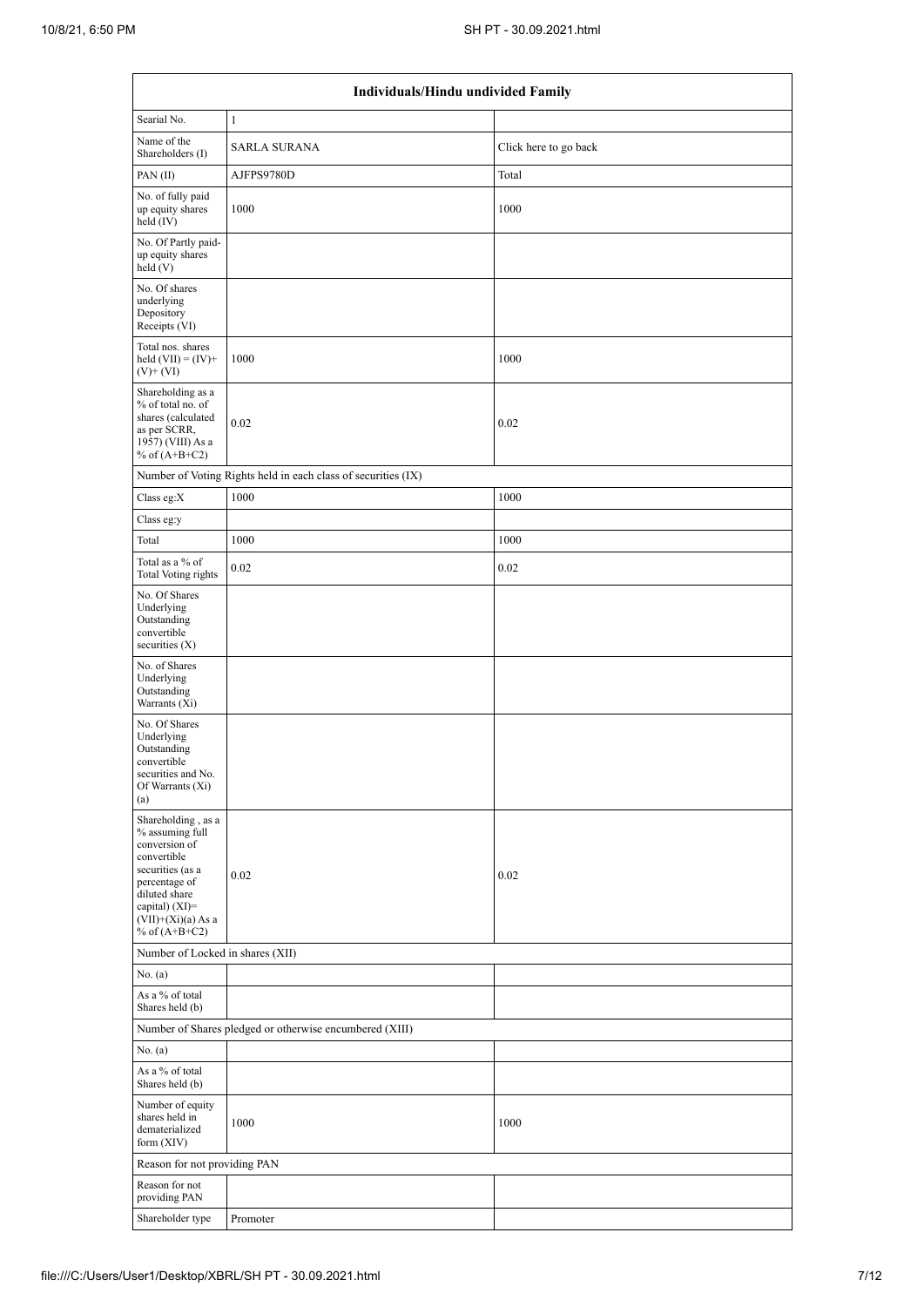|                                                                                                                                                                                        |                                                               | Any Other (specify)             |                       |  |  |  |  |  |  |
|----------------------------------------------------------------------------------------------------------------------------------------------------------------------------------------|---------------------------------------------------------------|---------------------------------|-----------------------|--|--|--|--|--|--|
| Searial No.                                                                                                                                                                            | $\mathbf{1}$                                                  | $\overline{c}$                  |                       |  |  |  |  |  |  |
| Category                                                                                                                                                                               | <b>Bodies Corporate</b>                                       | <b>Bodies Corporate</b>         | Click here to go back |  |  |  |  |  |  |
| Name of the<br>Shareholders (I)                                                                                                                                                        | <b>BBIGPLAS POLY PRIVATE LTD</b>                              | KKALPANA INDUSTRIES (INDIA) LTD |                       |  |  |  |  |  |  |
| PAN(II)                                                                                                                                                                                | AADCK7909G                                                    | AABCK2239D                      | Total                 |  |  |  |  |  |  |
| No. of the<br>Shareholders (I)                                                                                                                                                         | $\mathbf{1}$                                                  | $\mathbf{1}$                    | $\overline{c}$        |  |  |  |  |  |  |
| No. of fully paid<br>up equity shares<br>held (IV)                                                                                                                                     | 2008315                                                       | 2002920                         | 4011235               |  |  |  |  |  |  |
| No. Of Partly paid-<br>up equity shares<br>held(V)                                                                                                                                     |                                                               |                                 |                       |  |  |  |  |  |  |
| No. Of shares<br>underlying<br>Depository<br>Receipts (VI)                                                                                                                             |                                                               |                                 |                       |  |  |  |  |  |  |
| Total nos. shares<br>held $(VII) = (IV) +$<br>$(V)$ + $(VI)$                                                                                                                           | 2008315                                                       | 2002920                         | 4011235               |  |  |  |  |  |  |
| Shareholding as a<br>% of total no. of<br>shares (calculated<br>as per SCRR,<br>1957) (VIII) As a<br>% of $(A+B+C2)$                                                                   | 36.33                                                         | 36.23                           | 72.56                 |  |  |  |  |  |  |
|                                                                                                                                                                                        | Number of Voting Rights held in each class of securities (IX) |                                 |                       |  |  |  |  |  |  |
| Class eg: X                                                                                                                                                                            | 2008315                                                       | 2002920                         | 4011235               |  |  |  |  |  |  |
| Class eg:y                                                                                                                                                                             |                                                               |                                 |                       |  |  |  |  |  |  |
| Total                                                                                                                                                                                  | 2008315                                                       | 2002920                         | 4011235               |  |  |  |  |  |  |
| Total as a % of<br><b>Total Voting rights</b>                                                                                                                                          | 36.33                                                         | 36.23                           | 72.56                 |  |  |  |  |  |  |
| No. Of Shares<br>Underlying<br>Outstanding<br>convertible<br>securities $(X)$                                                                                                          |                                                               |                                 |                       |  |  |  |  |  |  |
| No. of Shares<br>Underlying<br>Outstanding<br>Warrants (Xi)                                                                                                                            |                                                               |                                 |                       |  |  |  |  |  |  |
| No. Of Shares<br>Underlying<br>Outstanding<br>convertible<br>securities and No.<br>Of Warrants (Xi)<br>(a)                                                                             |                                                               |                                 |                       |  |  |  |  |  |  |
| Shareholding, as a<br>% assuming full<br>conversion of<br>convertible<br>securities (as a<br>percentage of<br>diluted share<br>capital) $(XI)=$<br>$(VII)+(X)$ As a %<br>of $(A+B+C2)$ | 36.33                                                         | 36.23                           | 72.56                 |  |  |  |  |  |  |
| Number of Locked in shares (XII)                                                                                                                                                       |                                                               |                                 |                       |  |  |  |  |  |  |
| No. (a)                                                                                                                                                                                |                                                               |                                 |                       |  |  |  |  |  |  |
| As a % of total<br>Shares held (b)                                                                                                                                                     |                                                               |                                 |                       |  |  |  |  |  |  |
| Number of Shares pledged or otherwise encumbered (XIII)                                                                                                                                |                                                               |                                 |                       |  |  |  |  |  |  |
| No. (a)                                                                                                                                                                                |                                                               |                                 |                       |  |  |  |  |  |  |
| As a % of total<br>Shares held (b)                                                                                                                                                     |                                                               |                                 |                       |  |  |  |  |  |  |
| Number of equity<br>shares held in<br>dematerialized<br>form $(XIV)$                                                                                                                   | 2008315                                                       | 2002920                         | 4011235               |  |  |  |  |  |  |
| Reason for not providing PAN                                                                                                                                                           |                                                               |                                 |                       |  |  |  |  |  |  |
| Reason for not                                                                                                                                                                         |                                                               |                                 |                       |  |  |  |  |  |  |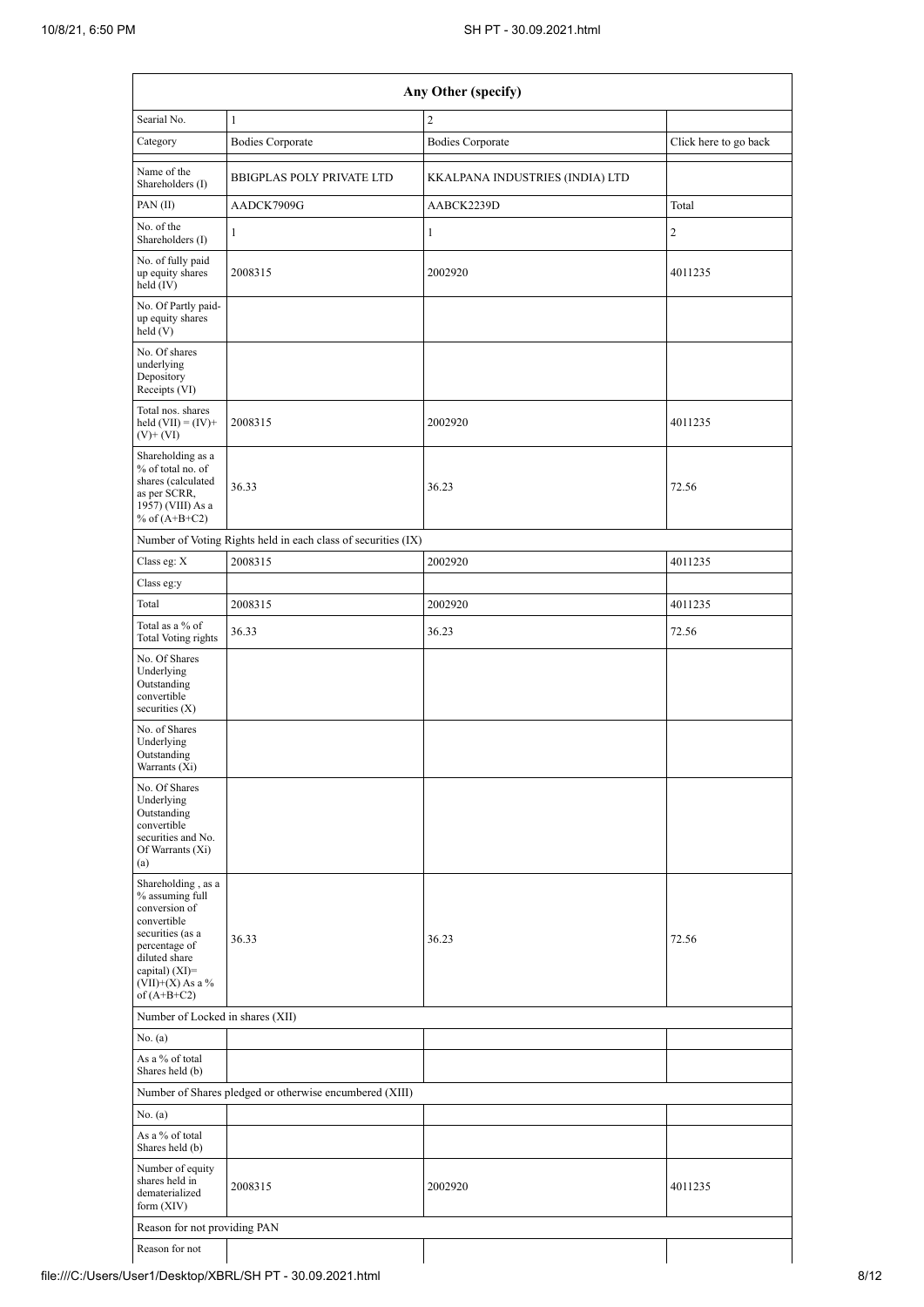| PAN<br>providing             |          |        |  |
|------------------------------|----------|--------|--|
| Shareholder type<br>$\sim$ 1 | Promoter | omoter |  |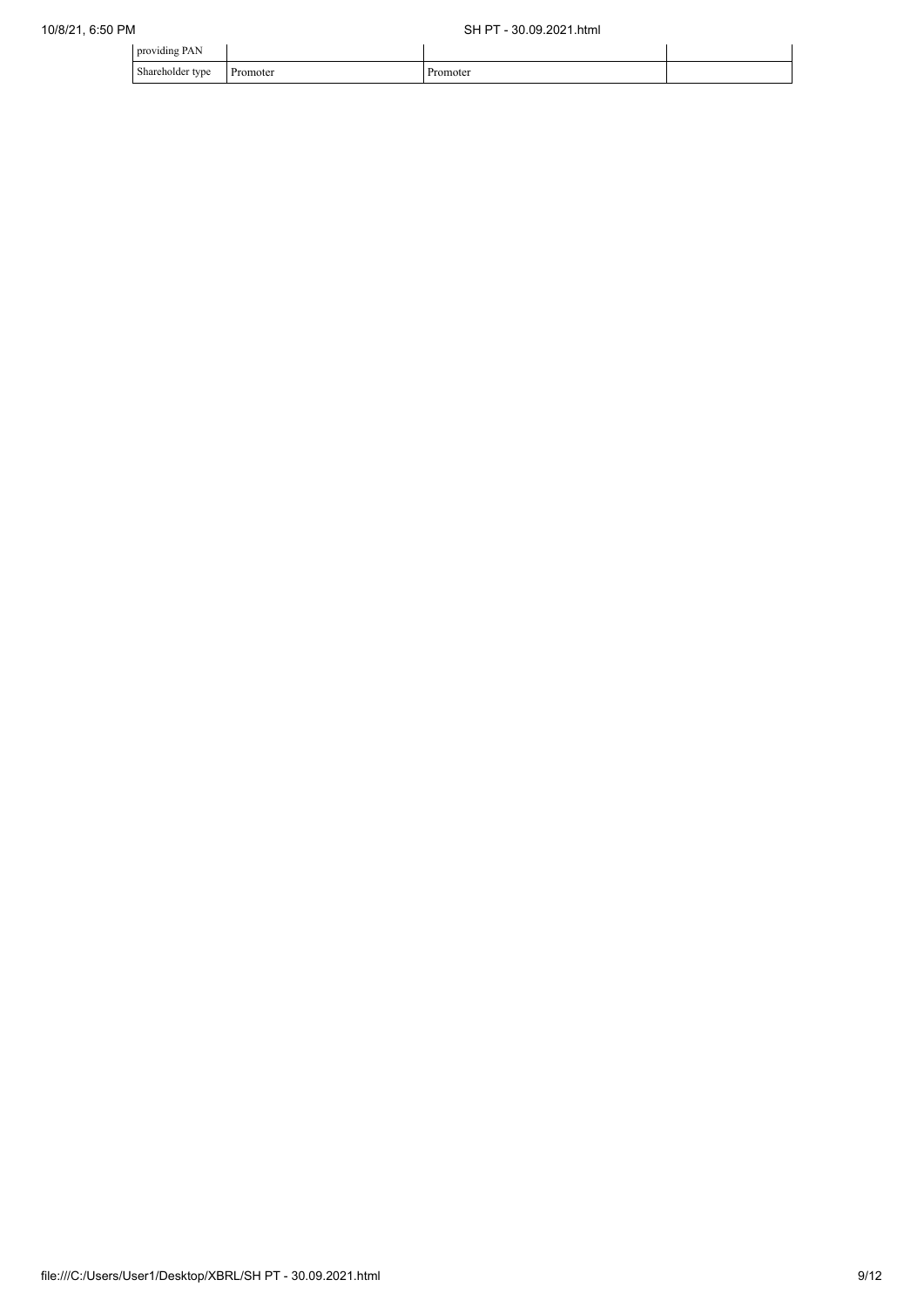| Any Other (specify)                                                                                                                                                                    |                            |                                                               |                              |                     |            |                          |  |  |  |  |  |
|----------------------------------------------------------------------------------------------------------------------------------------------------------------------------------------|----------------------------|---------------------------------------------------------------|------------------------------|---------------------|------------|--------------------------|--|--|--|--|--|
| Searial No.                                                                                                                                                                            | $\mathbf{1}$               | $\overline{c}$                                                | 3                            | $\overline{4}$      | 5          |                          |  |  |  |  |  |
| Category                                                                                                                                                                               | <b>Bodies</b><br>Corporate | <b>Bodies Corporate</b>                                       | Non-Resident Indian<br>(NRI) | Clearing<br>Members | <b>HUF</b> |                          |  |  |  |  |  |
| Category / More<br>than 1 percentage                                                                                                                                                   | Category                   | More than 1 percentage of<br>shareholding                     | Category                     | Category            | Category   |                          |  |  |  |  |  |
| Name of the<br>Shareholders (I)                                                                                                                                                        |                            | SIKKIM BANK LIMITED                                           |                              |                     |            | Click here to<br>go back |  |  |  |  |  |
| PAN $(II)$                                                                                                                                                                             |                            | ZZZZZ9999Z                                                    |                              |                     |            | Total                    |  |  |  |  |  |
| No. of the<br>Shareholders (I)                                                                                                                                                         | 59                         | $\mathbf{1}$                                                  | $\mathbf{1}$                 | 11                  | 11         | 82                       |  |  |  |  |  |
| No. of fully paid<br>up equity shares<br>held $(IV)$                                                                                                                                   | 132310                     | 100000                                                        | 300                          | 3226<br>3965        |            | 139801                   |  |  |  |  |  |
| No. Of Partly paid-<br>up equity shares<br>held (V)                                                                                                                                    |                            |                                                               |                              |                     |            |                          |  |  |  |  |  |
| No. Of shares<br>underlying<br>Depository<br>Receipts (VI)                                                                                                                             |                            |                                                               |                              |                     |            |                          |  |  |  |  |  |
| Total nos. shares<br>held $(VII) = (IV) +$<br>$(V)$ + $(VI)$                                                                                                                           | 132310                     | 100000                                                        | 300                          | 3226                | 3965       | 139801                   |  |  |  |  |  |
| Shareholding as a<br>% of total no. of<br>shares (calculated<br>as per SCRR,<br>1957) (VIII) As a<br>% of $(A+B+C2)$                                                                   | 2.39                       | 1.81                                                          | 0.01                         | 0.06                | 0.07       | 2.53                     |  |  |  |  |  |
|                                                                                                                                                                                        |                            | Number of Voting Rights held in each class of securities (IX) |                              |                     |            |                          |  |  |  |  |  |
| Class eg: $\mathbf X$                                                                                                                                                                  | 132310                     | 100000                                                        | 300                          | 3226                | 3965       | 139801                   |  |  |  |  |  |
| Class eg:y                                                                                                                                                                             |                            |                                                               |                              |                     |            |                          |  |  |  |  |  |
| Total                                                                                                                                                                                  | 132310                     | 100000                                                        | 300                          | 3226                | 3965       | 139801                   |  |  |  |  |  |
| Total as a % of<br>Total Voting rights                                                                                                                                                 | 2.39                       | 1.81                                                          | 0.01                         | 0.06                | 0.07       | 2.53                     |  |  |  |  |  |
| No. Of Shares<br>Underlying<br>Outstanding<br>convertible<br>securities $(X)$                                                                                                          |                            |                                                               |                              |                     |            |                          |  |  |  |  |  |
| No. of Shares<br>Underlying<br>Outstanding<br>Warrants (Xi)                                                                                                                            |                            |                                                               |                              |                     |            |                          |  |  |  |  |  |
| No. Of Shares<br>Underlying<br>Outstanding<br>convertible<br>securities and No.<br>Of Warrants (Xi)<br>(a)                                                                             |                            |                                                               |                              |                     |            |                          |  |  |  |  |  |
| Shareholding, as a<br>% assuming full<br>conversion of<br>convertible<br>securities (as a<br>percentage of<br>diluted share<br>capital) $(XI)=$<br>$(VII)+(X)$ As a %<br>of $(A+B+C2)$ | 2.39                       | 1.81                                                          | 0.01                         | 0.06                | 0.07       | 2.53                     |  |  |  |  |  |
| Number of Locked in shares (XII)                                                                                                                                                       |                            |                                                               |                              |                     |            |                          |  |  |  |  |  |
| No. (a)                                                                                                                                                                                |                            |                                                               |                              |                     |            |                          |  |  |  |  |  |
| As a % of total<br>Shares held (b)                                                                                                                                                     |                            |                                                               |                              |                     |            |                          |  |  |  |  |  |
| Number of equity<br>shares held in<br>dematerialized<br>form $(XIV)$                                                                                                                   | 19960                      | 0                                                             | 300                          | 3226                | 3965       | 27451                    |  |  |  |  |  |
| Reason for not providing PAN                                                                                                                                                           |                            |                                                               |                              |                     |            |                          |  |  |  |  |  |
| Reason for not<br>providing PAN                                                                                                                                                        |                            | Textual Information(1)                                        |                              |                     |            |                          |  |  |  |  |  |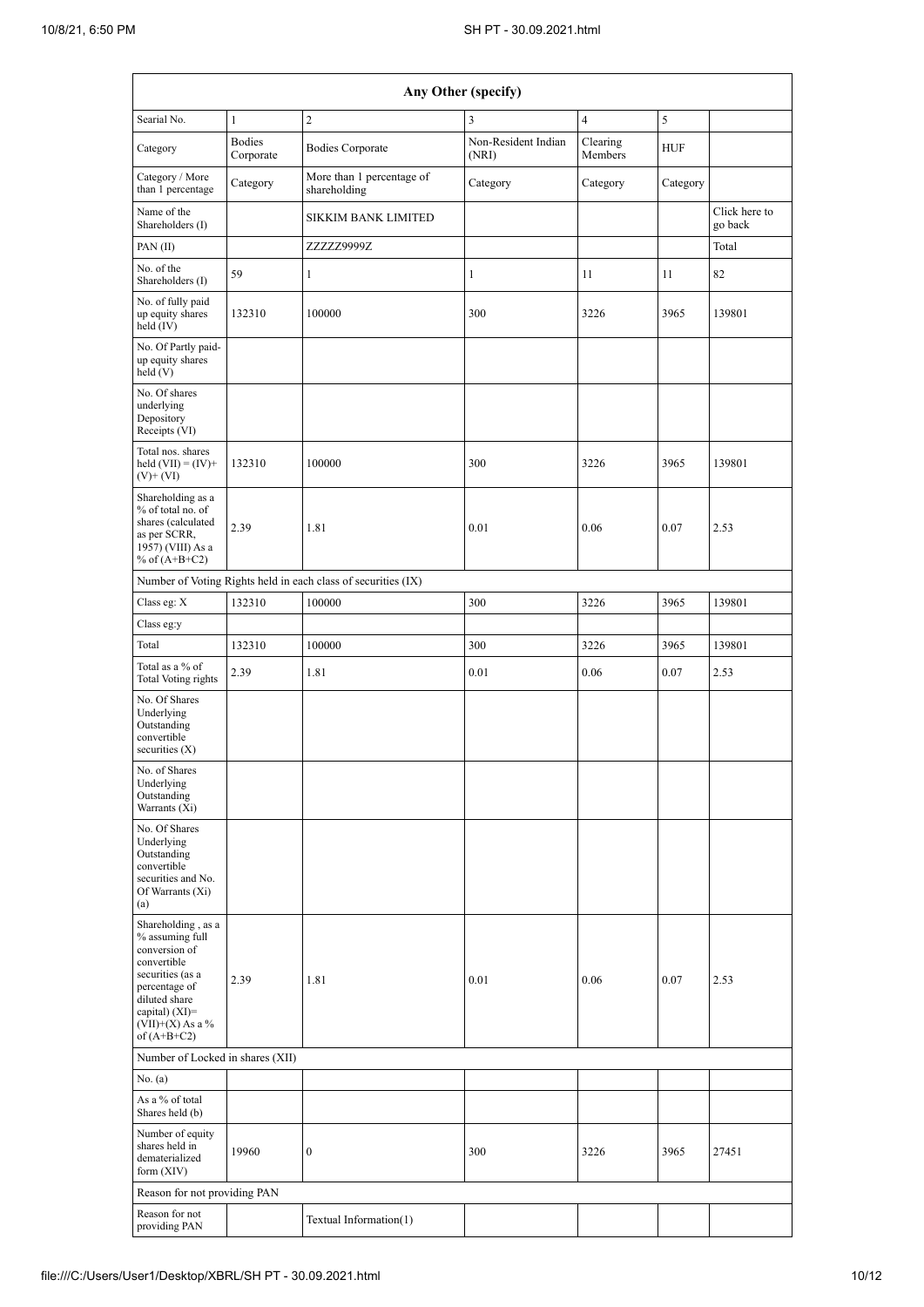|                        | <b>Text Block</b>         |
|------------------------|---------------------------|
| Textual Information(1) | <b>PAN IS UNAVAILABLE</b> |